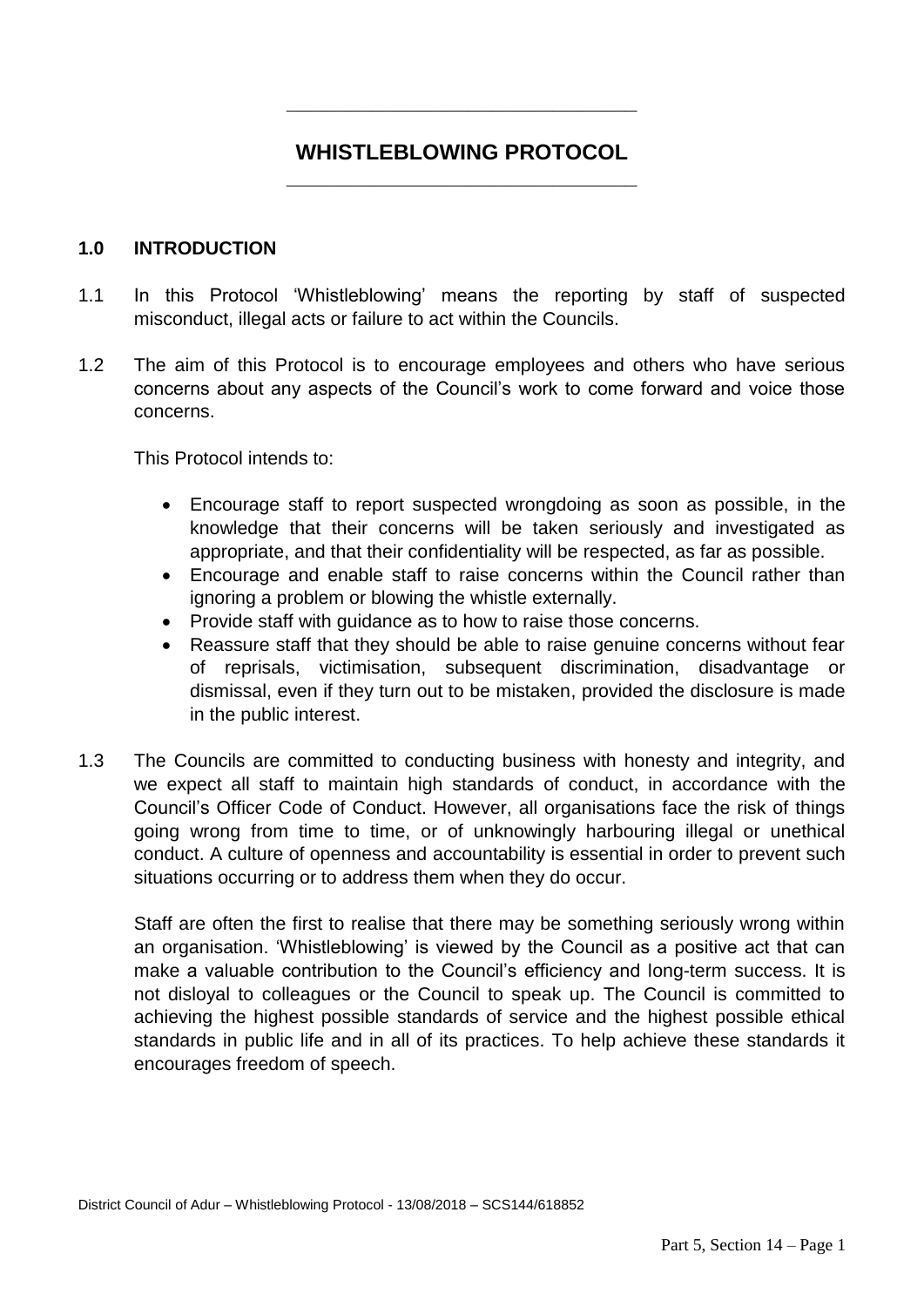## **2.0 WHAT IS WHISTLEBLOWING?**

2.1 Any serious concerns that staff have about service provision or the conduct of Officers of the Council, or others acting on behalf of the Council, that make them feel uncomfortable in terms of known standards, are not in keeping with the Constitution or Council policies, fall below established standards of practice or are improper behaviour, should be reported.

This may relate to:

- Criminal activity;
- Miscarriages of justice;
- Racial, sexual, disability or other discrimination;
- Danger to health and safety;
- Damage to the environment;
- Failure to comply with any legal, or professional, obligation or regulatory requirements;
- Unauthorised use of public funds or other assets;
- Bribery:
- Financial fraud or mismanagement;
- Negligence;
- Breach of our internal policies and procedures, including our Officer Code of Conduct;
- Conduct likely to damage our reputation;
- Unauthorised disclosure of confidential information;
- The deliberate concealment of any of the above matters.
- 2.2 A whistleblower is a person who raises a genuine concern relating to any of the above, where he/she honestly and reasonably believes it to be in the public interest to raise the concern.
- 2.3 This Protocol should not be used for complaints relating to an individual's own personal circumstances, such as the way they have been treated at work. In those cases the Grievance Procedure should be used.
- 2.4 If a staff member is uncertain whether something is within the scope of this Protocol they should seek advice from the Monitoring Officer, whose contact details are at the end of this Protocol.
- 2.5 This Protocol does not form part of any employee's contract of employment and it may be amended at any time.
- 2.6 If an individual has a concern about services provided to him/her, it should be raised through the Council's complaints procedure.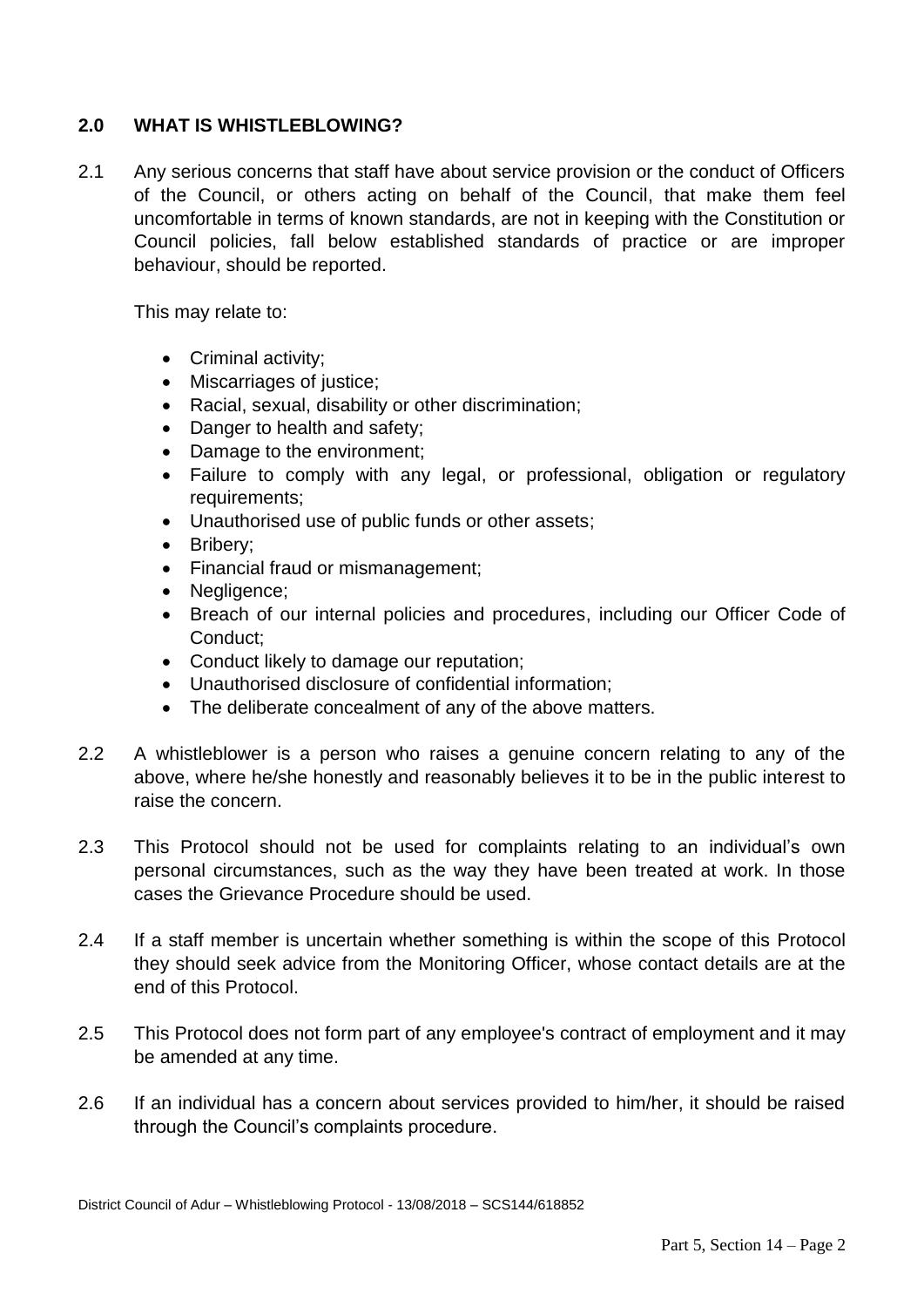2.7 Complaints of misconduct by Councillors are dealt with under a separate procedure and should be referred to the Council's Monitoring Officer.

## **3.0 WHO CAN RAISE A CONCERN UNDER THIS PROTOCOL?**

3.1 This Protocol applies to all individuals working at all levels of the organisation, including Senior Managers, Officers, Directors, employees, consultants, contractors, trainees, homeworkers, part-time and fixed-term workers, casual and agency staff and volunteers (collectively referred to as staff in this Protocol).

#### **4.0 RAISING A WHISTLEBLOWING CONCERN**

- 4.1 It is hoped that in many cases staff will be able to raise any concerns with their line manager or Director. Staff may tell them in person or put the matter in writing if preferred. They may be able to agree a way of resolving concerns quickly and effectively.
- 4.2 However, where the matter is more serious, or staff feel that their line manager or Director has not addressed the concern, or if they prefer not to raise it with them for any reason, they should contact one of the following:
	- (a) The Monitoring Officer;
	- (b) The Chief Executive;
	- (c) The Chairmen of the Joint Governance Committee;
	- (d) The Chief Financial Officer (S.151 Officer).

Contact details are set out at the end of this protocol.

- 4.3 The Council will arrange a meeting with the whistleblower as soon as possible to discuss their concern. The whistleblower may bring a colleague or Union representative to any meetings held under this Protocol. The companion must respect the confidentiality of the disclosure and any subsequent investigation.
- 4.4 The Council will take down a written summary of the whistleblower's concern and provide them with a copy after the meeting. The Council will also aim to give an indication of how it proposes to deal with the matter.
- 4.5 Whoever internally, within the Councils, receives a whistleblowing disclosure, they are obliged to notify the Monitoring Officer, in writing, within 2 working days of the nature of the disclosure made.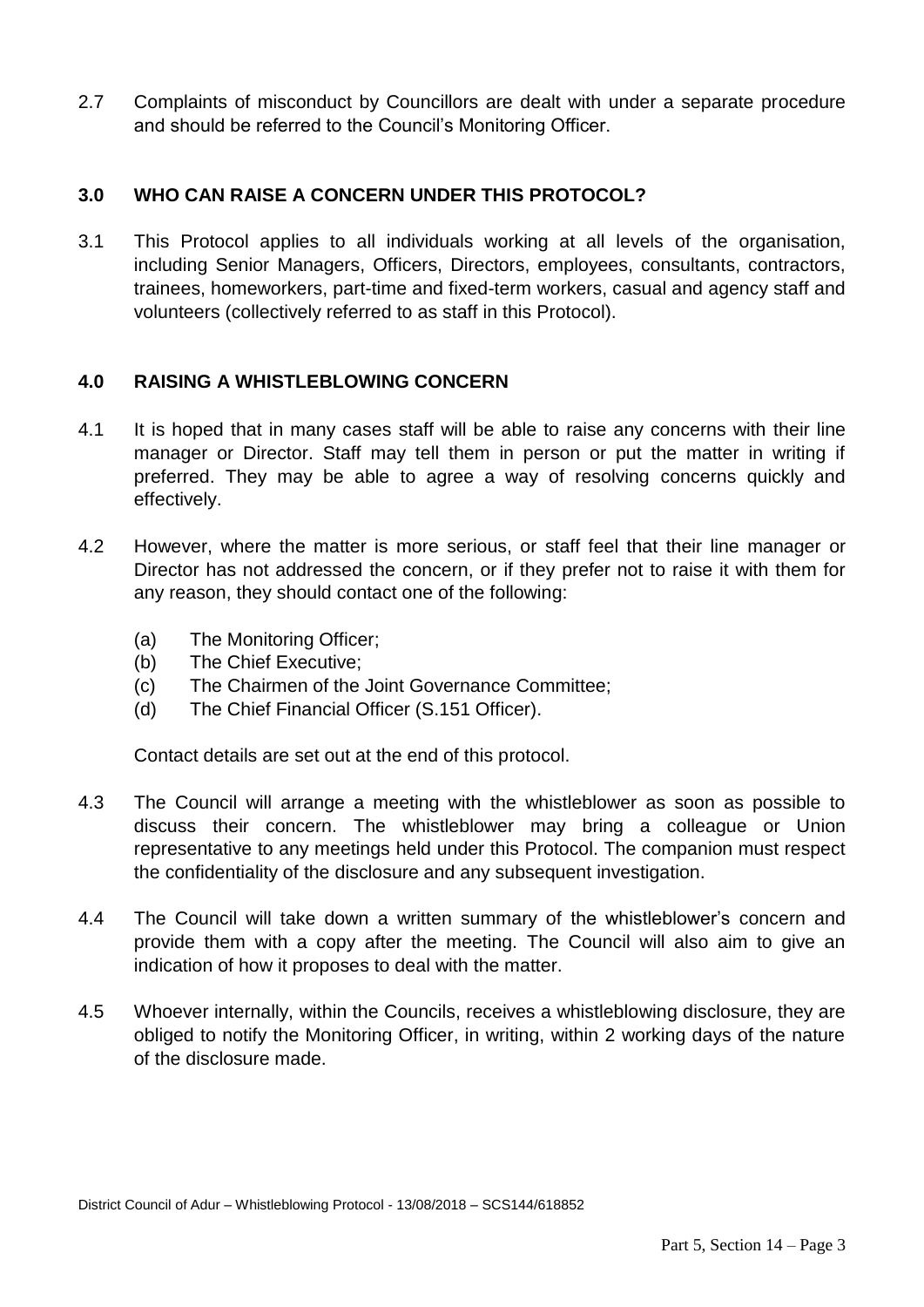## **5.0 CONFIDENTIALITY**

- 5.1 The Council hopes that staff will feel able to voice whistleblowing concerns openly under this Protocol. However, if a whistleblower wants to raise a concern confidentially, the Council will make every effort not to disclose their identity. If it is necessary for anyone investigating the concern to know the whistleblower's identity, this will be discussed with the whistleblower in advance.
- 5.2 The Council does not encourage staff to make disclosures anonymously. Proper investigation may be more difficult or impossible if the Investigating Officer cannot obtain further information from the whistleblower. It is also more difficult to establish whether any allegations are credible. Whistleblowers who are concerned about possible reprisals if their identity is revealed should come forward to the Monitoring Officer or one of the other contact points listed in Annex 1 and appropriate measures can then be taken to preserve confidentiality.
- 5.3 If a whistleblower is in any doubt, they can seek independent advice from the independent charity, Public Concern at Work, who offer a confidential helpline. Their contact details are at the end of this Protocol.

#### **6.0 EXTERNAL DISCLOSURES**

- 6.1 The aim of this Protocol is to provide an internal mechanism for reporting, investigating and remedying any wrongdoing in the workplace. In most cases a whistleblower should not find it necessary to alert anyone externally.
- 6.2 The law recognises that in some circumstances it may be appropriate for a whistleblower to report their concerns to an external body such as a regulator. It will very rarely, if ever, be appropriate to alert the media. The Council strongly encourages whistleblowers to seek advice before reporting a concern to anyone external. The independent whistleblowing charity, Public Concern at Work, operates a confidential helpline. They also have a list of prescribed regulators for reporting certain types of concern. Their contact details are at the end of this Protocol.
- 6.3 Whistleblowing concerns usually relate to the conduct of staff, but they may sometimes relate to the actions of a third party, such as a customer, supplier or service provider. In some circumstances the law will protect a whistleblower if they raise the matter with the third party directly. However, the Council encourages whistleblowers to report such concerns internally first.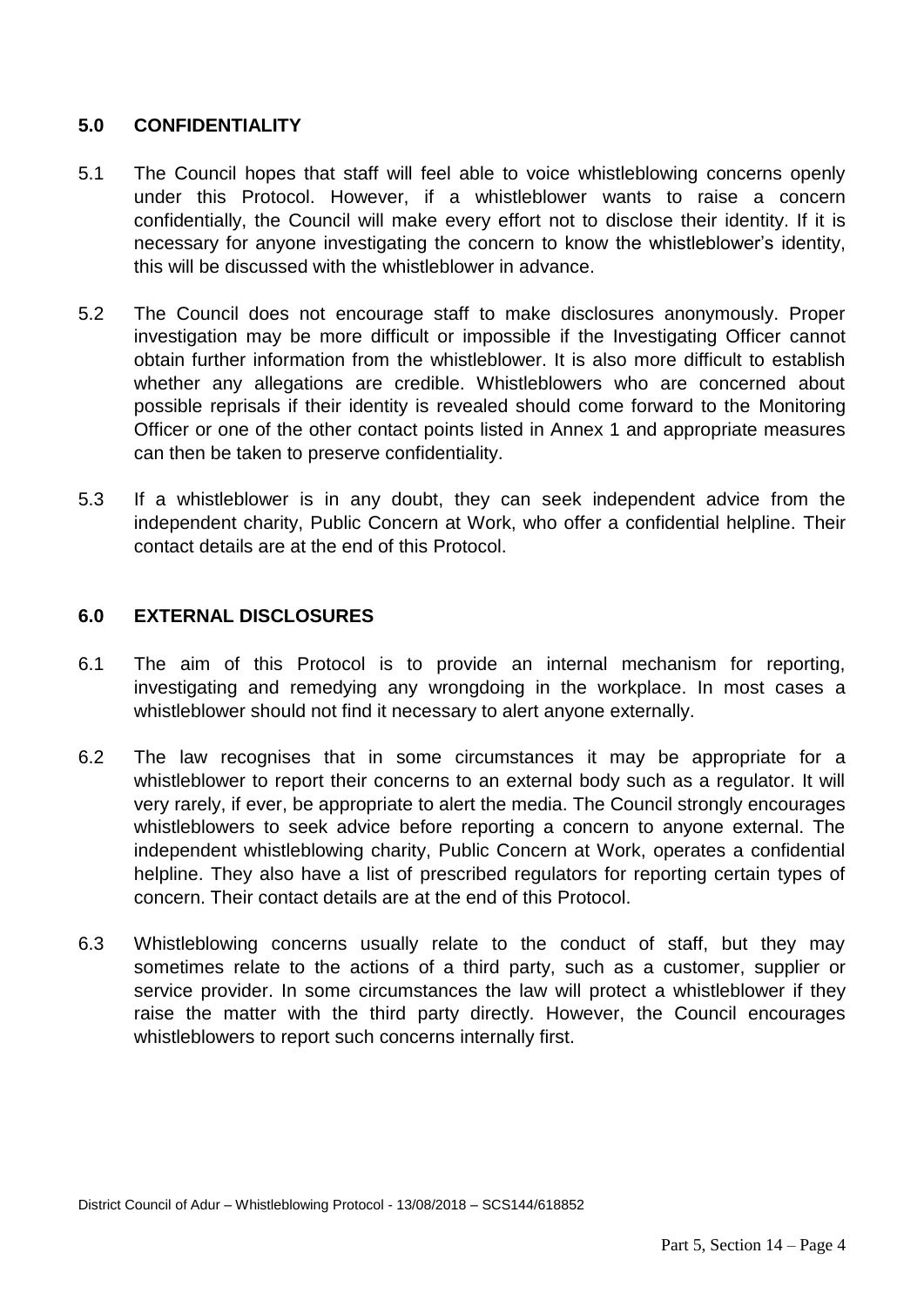## **7.0 INVESTIGATION AND OUTCOME**

- 7.1 Once a whistleblower has raised a concern, the Council will carry out an initial assessment to determine the scope of any investigation. The Council will then inform the whistleblower of the outcome of the assessment. The whistleblower may be required to attend additional meetings in order to provide further information.
- 7.2 In some cases the Council may appoint an Investigating Officer or team of investigators including staff with relevant experience of investigations or specialist knowledge of the subject matter. The investigator(s) may make recommendations for change to enable the Council to minimise the risk of future wrongdoing.
- 7.3 The Council will aim to keep the whistleblower informed of the progress of the investigation and its likely timescale. However, sometimes the need for confidentiality may prevent the giving of specific details of the investigation or any disciplinary action taken as a result. Any information given about the investigation should be treated as confidential.
- 7.4 If the Council concludes that a whistleblower has made false allegations maliciously or with a view to personal gain, the whistleblower may be subject to disciplinary action.

## **8.0 IF THE WHISTLEBLOWER IS NOT SATISFIED WITH THE OUTCOME**

- 8.1 While the Council cannot always guarantee the outcome the whistleblower is seeking, it will deal with the concern raised fairly and in an appropriate way, and in compliance with Human Rights and Equalities legislation.
- 8.2 If a whistleblower is not satisfied with the way in which their disclosure has been handled, they can raise it with one of the other key contacts in paragraph 4.2 of this Protocol. Alternatively they may contact the Council's Auditors (contact details are set out at the end of this Protocol) or seek independent advice from Public Concern at Work.

#### **9.0 PROTECTION AND SUPPORT FOR WHISTLEBLOWERS**

- 9.1 It is understandable that whistleblowers are sometimes worried about possible repercussions. The Council aims to encourage openness and will support staff who raise genuine concerns under this Protocol, if they reasonably believe it to be in the public interest to do so, even if they turn out to be mistaken.
- 9.2 Staff must not suffer any detrimental treatment as a result of raising a concern or making a disclosure, provided it is made in the honest belief that it is in the public interest to do so. Detrimental treatment includes dismissal, disciplinary action, threats or other unfavourable treatment connected with raising a concern. If you believe that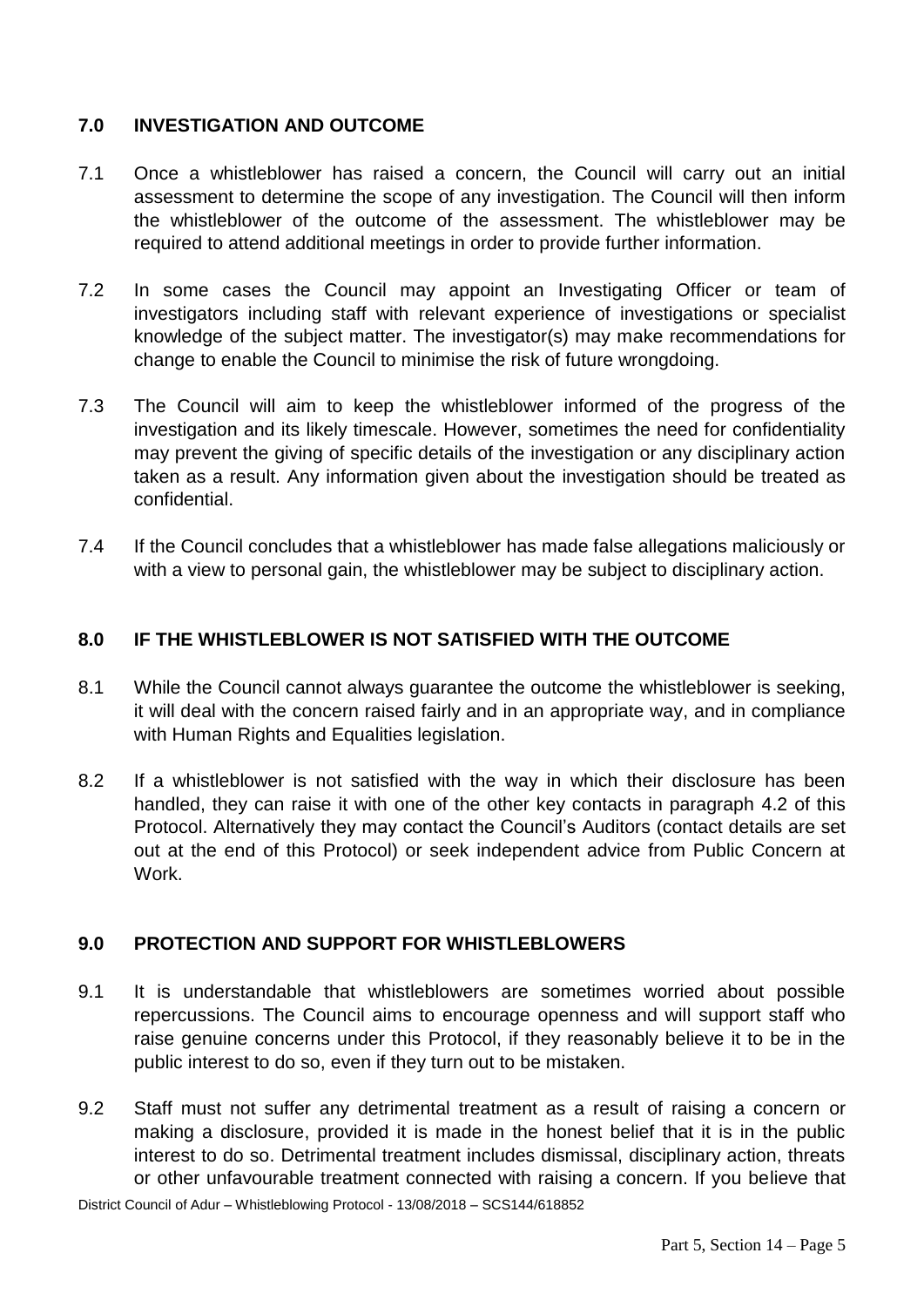you have suffered any such treatment, you should inform the Monitoring Officer immediately. If the matter is not remedied you should raise it formally using the Council's Grievance Procedure.

9.3 Staff must not threaten or retaliate whistleblowers in any way. Any staff member involved in such conduct it likely to be subject to disciplinary action. In some cases the whistleblower could have a right to sue them personally for compensation in an Employment Tribunal, and also for the Council to potentially be vicariously liable for their actions.

#### **10.0 RESPONSIBILITY FOR THE SUCCESS OF THIS PROTOCOL**

- 10.1 The Council's Corporate Leadership Team has overall responsibility for this Protocol, and for reviewing the effectiveness of actions taken in response to concerns raised under this Protocol.
- 10.2 The Monitoring Officer has day-to-day operational responsibility for this Protocol, and must ensure that all managers and other staff who may deal with concerns or investigations receive regular and appropriate training.
- 10.3 The Monitoring Officer should review this Protocol at least every 3 years in conjunction with the Councils' Joint Governance Committee and with the Strategic Head of Human Resources who shall consult with UNISON.
- 10.4 All staff are responsible for the success of this Protocol and should ensure that they use it to disclose any suspected danger or wrongdoing. Staff are invited to comment on this Protocol and suggest ways in which it might be improved. Comments, suggestions and queries should be addressed to the Monitoring Officer.